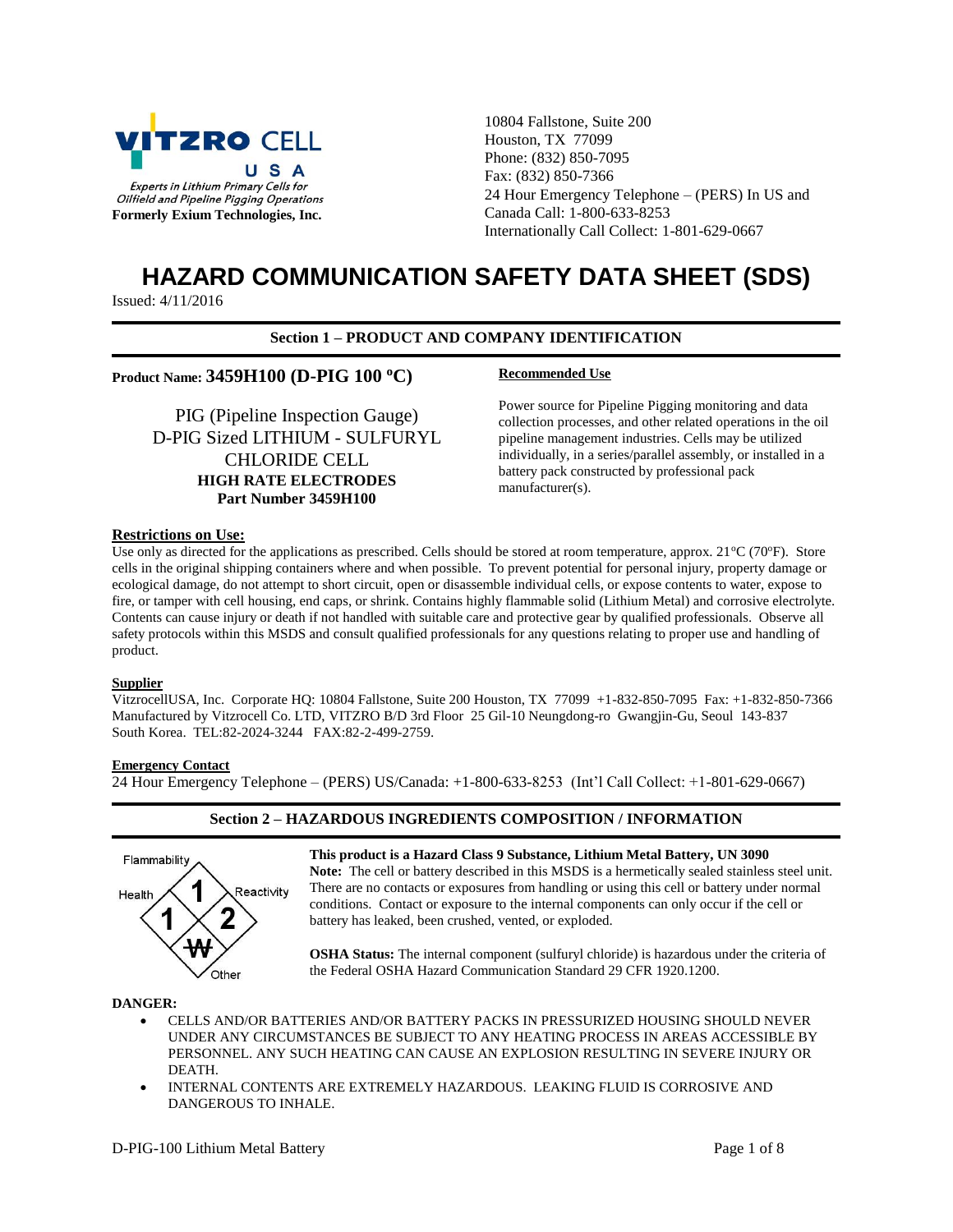- **BATTERIES ARE EXPLOSIVE AT HIGHER TEMPERATURES (ABOVE 180 °C / 365 °F), EXPOSED TO FIRE,** CHARGED, SHORT CIRCUITED, OR CRUSHED. WARNING: IT IS DANGEROUS TO APPLY EXTRERNAL HEAT SOURCES TO BATTERIES. EXPLOSION MAY RESULT IN SEVERE INJURY OR DEATH.
- DO NOT EXPOSE TO TEMPERATURES ABOVE TEMPERATURE RATING OF CELL (100  $^{\circ}$ C / 212  $^{\circ}$ F) AS SPECIFIED BY MANUFACTURER, DUE TO LEAK AND EXPLOSION HAZARD.DO NOT LET INTERNAL COMPONENTS ENTER MARINE ENVIRONMENTS. AVOID RELEASES INTO WATERWAYS, WASTEWATER OR GROUND WATER.
- DEPASSIVATION WARNING: Depassivate using resistance loading only. Battery may be placed in warm sunlight or in a warm room. Do not expose to any heat source other than ambient heat. Depassivation techniques can vary significantly with the user. Vitzrocell will work with each customer's unique situation on a case-by-case basis. Depassivation information may be obtained from VitzrocellUSA, Inc. (+1-832-850-7095).
- DUE TO POTENTIAL UNRELIABILITY, IMPRECISION AND FAILURE POTENTIAL OF HEATING DEVICES, THE USE OF AN ADDED EXTERNAL HEAT SOURCE POSES A VERY REAL RISK OF PERSONAL INJORY OR DEATH TO PERSONS IN THE VICINITY OF A BATTERY BEING HEATED.
- IF CELL LEAKS OR VENTS: **Primary Routes of Entry:** Inhalation **Carcinogenicity:** Not listed by NTP, IARC, or regulated by OSHA. **Health Hazards: Acute –** Vapors are very irritating to skin, eyes, and mucous membranes. Inhalation of large quantities of sulfuryl chloride may result in pulmonary edema. **Chronic –** Overexposure can cause symptoms of non-fibrotic lung injury

**Signs and Symptoms of Exposure:** Eye and mucous membrane irritation.

**Medical Conditions Generally Aggravated by Exposure:** Asthma, other respiratory disorders, skin allergies, and eczema.

# **Section 3 – HAZARDS IDENTIFICATION**

| <b>Hazardous Components</b> | (Approx. % | <b>Non-Hazardous Components</b> | (Approx. % |
|-----------------------------|------------|---------------------------------|------------|
| Lithium                     | $4 - 5\%$  | <b>Stainless Steel</b>          | $40 - 46%$ |
| Sulfuryl Chloride           | $40 - 46%$ | Nickel                          | $1 - 5\%$  |
| Gallium Chloride (GaCl3)    | $5 - 7\%$  | Glass Separator                 | $1 - 3\%$  |
| Lithium Chloride            | $1 - 2\%$  | Carbon                          | $3 - 4\%$  |
| <b>Lithium Content:</b>     | 4.7 grams  | Other                           | $3 - 6\%$  |

| <b>Sulfuryl Chloride</b> | <b>OSHA: None Established</b>                                                 |
|--------------------------|-------------------------------------------------------------------------------|
| CAS# 7791-25-5           | $ACGIH: 1.0$ ppm $(5.0$ mg/m <sup>3</sup> ) ceiling                           |
|                          | <b>OSHA: None Established</b>                                                 |
| Gallium (III) Chloride   | <b>ACGIH:</b> None Established                                                |
| $CAS \# 13450 - 90 - 3$  | <b>NIOSH / Exium Recommended based on AICI3:</b>                              |
|                          | $2 \text{ mg/m}^3 \text{TLV/TWA}$                                             |
| Alluminum (III)          | <b>OSHA</b> : None established                                                |
| <b>Chloride</b>          | $ACGH: 2mg/m3$ 8 hour exposure                                                |
| CAS# 7446-70-0           | Exium recommended based on AlCl <sub>3</sub> : $2 \text{ mg } / \text{m}^3$ 8 |
|                          | hour TLV/TWA                                                                  |
| Lithium                  | <b>OSHA: None Established</b>                                                 |
| $CAS \# 7439-93-2$       | <b>ACGIH:</b> None Established                                                |
|                          |                                                                               |
| <b>Lithium Chloride</b>  | <b>OSHA: None Established</b>                                                 |
| $CAS \# 7447 - 41 - 8$   | <b>ACGIH: None Established</b>                                                |

# **Section 4 – FIRST AID MEASURES**

**Signs and Symptoms of Exposure:** Eye and mucous membrane irritation.

**Medical Conditions Generally Aggravated by Exposure:** Asthma, other respiratory disorders, cough/throat irritation, skin allergies, and eczema.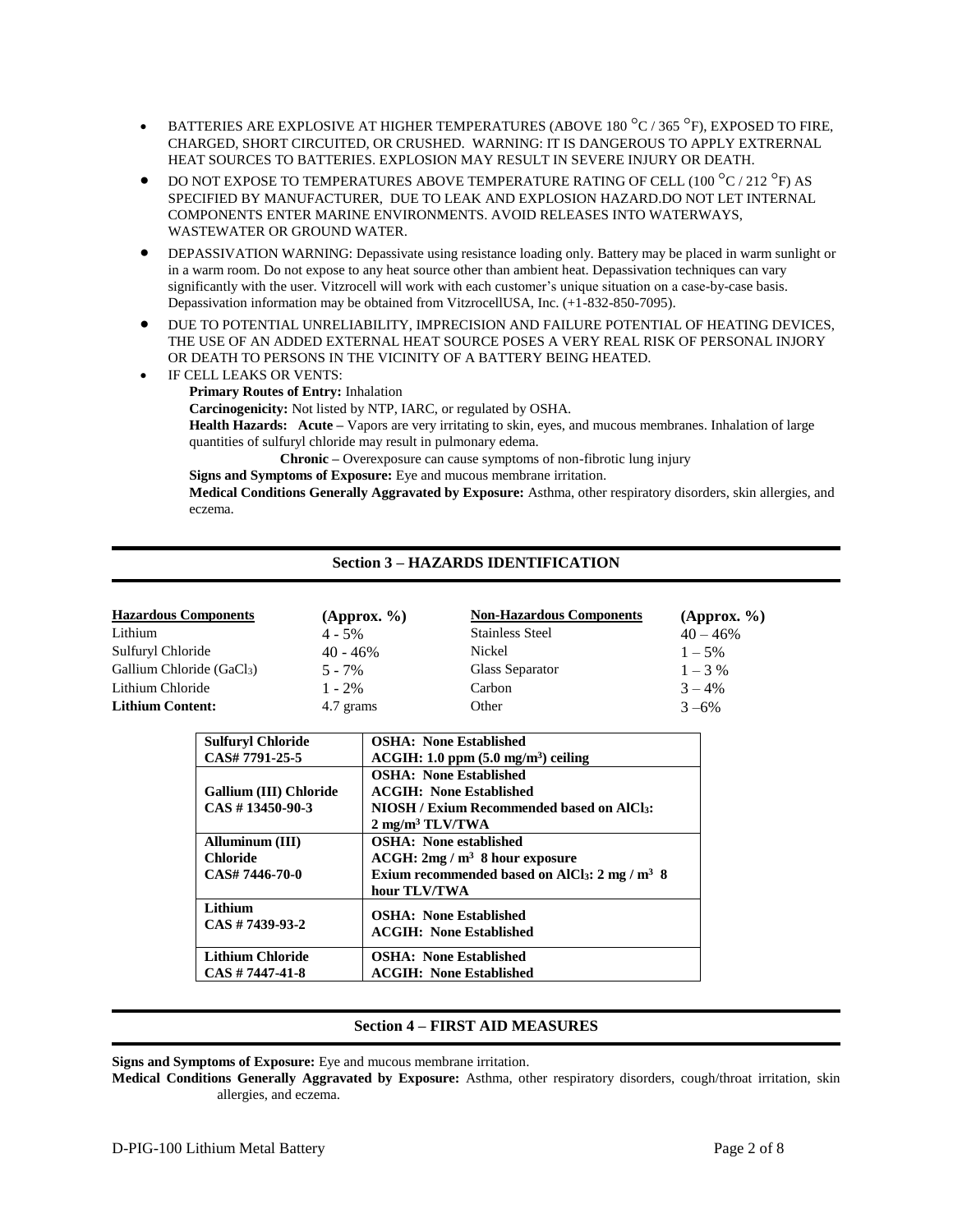| <b>Eve Contact:</b>  | Flush with running water for at least 15 minutes. Hold evelids apart. Seek immediate medical attention.           |
|----------------------|-------------------------------------------------------------------------------------------------------------------|
|                      | Contact results in acidic burns.                                                                                  |
| <b>Skin Contact:</b> | Rinse with large amounts of running water. Avoid hot water and rubbing skin. A baking soda paste applied to       |
|                      | the contact will assist in neutralizing any acid present. If burns develop, seek medical attention. Contact       |
|                      | results in acidic burns from decomposition products HCl and $SO_2$ .                                              |
| <b>Inhalation:</b>   | Remove to fresh air. If breathing is difficult, administer oxygen. If not breathing, give artificial respiration. |
|                      | Inhalation of large quantities of sulfuryl chloride may result in pulmonary edema.                                |
| <b>Ingestion:</b>    | Drink copious amounts of water (or milk if available). Do not induce vomiting. NEVER GIVE ANYTHING                |
|                      | BY MOUTH TO AN UNCONSCIOUS PERSON. Immediately seek medical attention.                                            |
|                      |                                                                                                                   |

#### **Section 5 – FIRE FIGHTING MEASURES**

| Danger - Do not use water. Burning lithium will react violently with water, causing a fireball and spreading burning<br>lithium (apx. $1000$ °C, $1832$ °F) up to 75 feet in all directions.<br>Extinguisher Media: Cover with copper powder (Navy 125s), Lith-X powder, Class D fire extinguisher, Dry Sodium Chloride,<br>Graphite Powder, Pyrene G-1.<br>Special Fire Fighting Procedures: Cover with copper powder (Navy 125s), Lith-X powder, Class D fire extinguisher, dry<br>lithium chloride, or graphite powder.<br>DO NOT USE: Water, moist sand, CO <sub>2</sub> , Class ABC, soda ash extinguisher, or AFFF (Aqueous Film Forming Foam)<br>extinguisher. Wear protective breathing apparatus; a positive pressure Self Contained Breathing Apparatus<br>(SCBA), or Air Purifying Respirator (APR).<br><b>Flash Point: N/A</b><br><b>Auto-Ignition Temp: N/A</b><br><b>Flammable Limits: N/A</b><br>Unusual Fire and Explosion Hazards: Do not short circuit, recharge, over discharge (discharge below 0.0 Volts), puncture,<br>crush or expose to temperatures above 150 °C, 302 °F. Cell may leak, vent, or explode. If a bright white flame is<br>present, lithium content is exposed and on fire, use a Class D fire extinguisher, or media above. Do not use water.<br><b>Section 6 - ACCIDENTAL RELEASE MEASURES</b><br>Accidental Releases: Do not breathe vapors or touch liquid with bare hands (see section 2). See section 8 for PPE (Personal<br>Protective Equipment) necessary for cleaning or containing an accidental leak.<br>Waste Disposal Methods: Evacuate area. If possible, a trained person should attempt to stop or contain the leak by neutralizing<br>spill with soda lime or baking soda. A NIOSH Approved Acid Gas Filter Mask or Self-Contained Breathing<br>Apparatus should be worn. Seal leaking battery and soda lime or baking soda in a plastic bag and dispose of as<br>hazardous waste.<br>Aquatic Toxicity: Do not let internal components enter marine environments. Avoid releases into waterways, wastewater or<br>groundwater.<br><b>Other:</b> Follow North American Emergency Response Guide (NAERG) #138 for cells involved in an accident, cells that have<br>vented, or have exploded. |  |  |  |
|------------------------------------------------------------------------------------------------------------------------------------------------------------------------------------------------------------------------------------------------------------------------------------------------------------------------------------------------------------------------------------------------------------------------------------------------------------------------------------------------------------------------------------------------------------------------------------------------------------------------------------------------------------------------------------------------------------------------------------------------------------------------------------------------------------------------------------------------------------------------------------------------------------------------------------------------------------------------------------------------------------------------------------------------------------------------------------------------------------------------------------------------------------------------------------------------------------------------------------------------------------------------------------------------------------------------------------------------------------------------------------------------------------------------------------------------------------------------------------------------------------------------------------------------------------------------------------------------------------------------------------------------------------------------------------------------------------------------------------------------------------------------------------------------------------------------------------------------------------------------------------------------------------------------------------------------------------------------------------------------------------------------------------------------------------------------------------------------------------------------------------------------------------------------------------------------------------------------------------------------------|--|--|--|
|                                                                                                                                                                                                                                                                                                                                                                                                                                                                                                                                                                                                                                                                                                                                                                                                                                                                                                                                                                                                                                                                                                                                                                                                                                                                                                                                                                                                                                                                                                                                                                                                                                                                                                                                                                                                                                                                                                                                                                                                                                                                                                                                                                                                                                                      |  |  |  |
|                                                                                                                                                                                                                                                                                                                                                                                                                                                                                                                                                                                                                                                                                                                                                                                                                                                                                                                                                                                                                                                                                                                                                                                                                                                                                                                                                                                                                                                                                                                                                                                                                                                                                                                                                                                                                                                                                                                                                                                                                                                                                                                                                                                                                                                      |  |  |  |
|                                                                                                                                                                                                                                                                                                                                                                                                                                                                                                                                                                                                                                                                                                                                                                                                                                                                                                                                                                                                                                                                                                                                                                                                                                                                                                                                                                                                                                                                                                                                                                                                                                                                                                                                                                                                                                                                                                                                                                                                                                                                                                                                                                                                                                                      |  |  |  |
|                                                                                                                                                                                                                                                                                                                                                                                                                                                                                                                                                                                                                                                                                                                                                                                                                                                                                                                                                                                                                                                                                                                                                                                                                                                                                                                                                                                                                                                                                                                                                                                                                                                                                                                                                                                                                                                                                                                                                                                                                                                                                                                                                                                                                                                      |  |  |  |
|                                                                                                                                                                                                                                                                                                                                                                                                                                                                                                                                                                                                                                                                                                                                                                                                                                                                                                                                                                                                                                                                                                                                                                                                                                                                                                                                                                                                                                                                                                                                                                                                                                                                                                                                                                                                                                                                                                                                                                                                                                                                                                                                                                                                                                                      |  |  |  |
|                                                                                                                                                                                                                                                                                                                                                                                                                                                                                                                                                                                                                                                                                                                                                                                                                                                                                                                                                                                                                                                                                                                                                                                                                                                                                                                                                                                                                                                                                                                                                                                                                                                                                                                                                                                                                                                                                                                                                                                                                                                                                                                                                                                                                                                      |  |  |  |
|                                                                                                                                                                                                                                                                                                                                                                                                                                                                                                                                                                                                                                                                                                                                                                                                                                                                                                                                                                                                                                                                                                                                                                                                                                                                                                                                                                                                                                                                                                                                                                                                                                                                                                                                                                                                                                                                                                                                                                                                                                                                                                                                                                                                                                                      |  |  |  |
|                                                                                                                                                                                                                                                                                                                                                                                                                                                                                                                                                                                                                                                                                                                                                                                                                                                                                                                                                                                                                                                                                                                                                                                                                                                                                                                                                                                                                                                                                                                                                                                                                                                                                                                                                                                                                                                                                                                                                                                                                                                                                                                                                                                                                                                      |  |  |  |
|                                                                                                                                                                                                                                                                                                                                                                                                                                                                                                                                                                                                                                                                                                                                                                                                                                                                                                                                                                                                                                                                                                                                                                                                                                                                                                                                                                                                                                                                                                                                                                                                                                                                                                                                                                                                                                                                                                                                                                                                                                                                                                                                                                                                                                                      |  |  |  |
|                                                                                                                                                                                                                                                                                                                                                                                                                                                                                                                                                                                                                                                                                                                                                                                                                                                                                                                                                                                                                                                                                                                                                                                                                                                                                                                                                                                                                                                                                                                                                                                                                                                                                                                                                                                                                                                                                                                                                                                                                                                                                                                                                                                                                                                      |  |  |  |
| <b>Section 7 - HANDLING &amp; STORAGE</b>                                                                                                                                                                                                                                                                                                                                                                                                                                                                                                                                                                                                                                                                                                                                                                                                                                                                                                                                                                                                                                                                                                                                                                                                                                                                                                                                                                                                                                                                                                                                                                                                                                                                                                                                                                                                                                                                                                                                                                                                                                                                                                                                                                                                            |  |  |  |

- **Storage:** Cells should be stored at room temperature, approx. 21°C (70°F). Store cells in the original shipping containers where and when possible.
- **Precautions:** Do not short circuit or expose to temperatures above **100C, 212 F**. Do not recharge, over discharge, puncture or crush.

**Other Conditions:** Do not store cells in high humidity environments for long periods of time.

**Handling**: The cells and batteries are electrical storage devices. To avoid short circuiting the cell (and activating fuse, if equipped), remove all metallic jewelry, watches, etc from hands or wear gloves. Only handle cells on nonconductive surfaces such as wood, plastic, etc. to avoid shorting the cell. Make sure cells are not exposed to temperatures above 100 °C, 212 °F from heat-shrink gun, solder iron, resistance welding, etc. Contact Vitzrocell for specific handling and use concerns or questions. Recommended cells remain in their provided packaging containers until ready for use/installation.

**Recycling/Disposal:** Should be conducted only by professionals trained in the handling, disposal, transport and recycling of this material.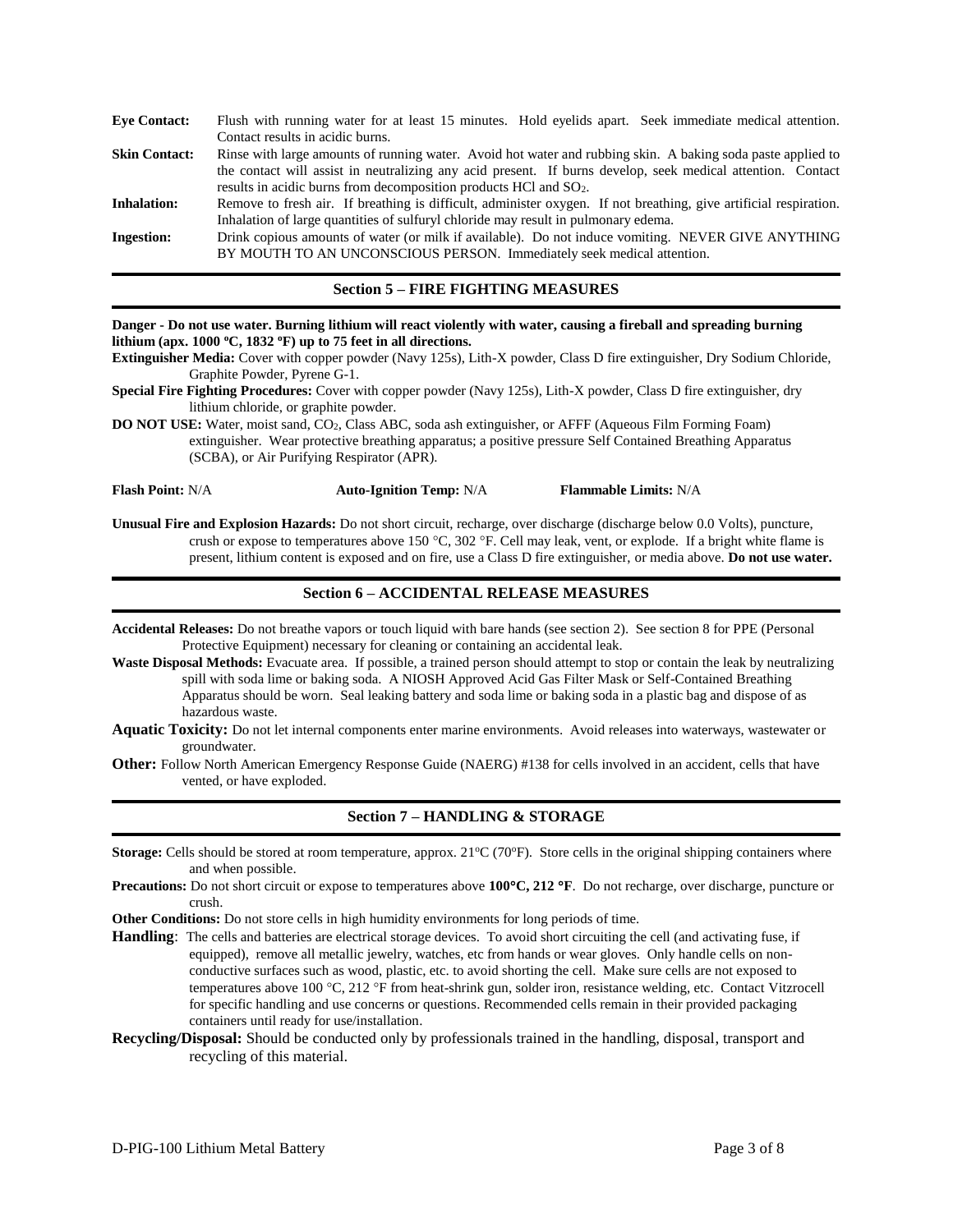#### **When handling internal components:**

**Respiratory Protection:** NIOSH Approved Acid Gas Filter Mask, or Self-Contained Breathing Apparatus.

**Protective Gloves:** Outer Gloves Nitrile 15 mil (0.015 in), or thicker Inner gloves disposable nitrile. 15 mil PVC provides limited protection. Other glove materials will decompose quickly in contact with Sulfuryl Chloride electrolyte and are not recommended.

**Eye Protection:** Chemical Worker Safety Glasses, lab goggles, or face shield.

**Ventilation To Be Used:** Negative pressure chemical fume hood.

**Other Protective Clothing & Equipment:** Protective Apron, Acid Resistant Protective Clothing, and face shield. **Hygienic Work Practices:** Use good chemical hygiene practice. Do not eat or drink when handling contents. Avoid unnecessary contact.

# **Section 9 – PHYSICAL AND CHEMICAL PROPERTIES**

| <b>NOT Properties of the Cell</b> | <b>Properties of Internal Components</b>                                                                        |  |
|-----------------------------------|-----------------------------------------------------------------------------------------------------------------|--|
| <b>Sulfuryl Chloride</b>          |                                                                                                                 |  |
| Appearance:                       | Sulfuryl Chloride - Colorless to pale yellow fuming liquid.                                                     |  |
| <b>Physical State:</b>            | Liquid                                                                                                          |  |
| <b>Odor/Odor Threshold:</b>       | Sharp, pungent chlorine-type odor                                                                               |  |
| pH Level:                         | Inorganic liquid. No pH. When mixed with water, $pH \leq 1$                                                     |  |
| <b>Freezing/Melting Point:</b>    | Sulfuryl Chloride: -54.1 °C                                                                                     |  |
| <b>Boiling Point:</b>             | Sulfuryl Chloride: 69.3°C                                                                                       |  |
| <b>Flash Point:</b>               | N/A                                                                                                             |  |
| <b>Evaporation Rate:</b>          | N/A                                                                                                             |  |
| <b>Flammability (Solid/Gas)</b>   | No flammable                                                                                                    |  |
| <b>Vapor Pressure:</b>            | Sulfuryl Chloride: 140mm Hg at 25 °C, 77 °F                                                                     |  |
| <b>Vapor Density:</b>             | Sulfuryl Chloride: 4.65                                                                                         |  |
| <b>Relative Density:</b>          | 1.67                                                                                                            |  |
| <b>Solubility in Water:</b>       | Sulfuryl Chloride: May decomposes violently on contact with water to produce HCl and                            |  |
|                                   | $H2SO4$ .                                                                                                       |  |
| <b>Partition Coefficient:</b>     | N/A                                                                                                             |  |
| <b>Auto-Ignition Temperature:</b> | N/A                                                                                                             |  |
| <b>Decomposition Temperature:</b> | Sulfuryl Chloride: When heated to decomp temperature, emits fumes of hydrogen chloride                          |  |
|                                   | and sulfur oxides.                                                                                              |  |
| <b>Specific Gravity:</b>          | Sulfuryl Chloride: 1.67 g/mL                                                                                    |  |
| <b>Melting Point:</b>             | -54.1 °C, -65.2 °F                                                                                              |  |
| <b>Evaporation Rate:</b>          | N/A                                                                                                             |  |
| <b>Water Reactive:</b>            | Sulfuryl Chloride hydrolyzes to form H <sub>2</sub> SO <sub>4</sub> and HCl gasses and strongly acidic          |  |
|                                   | wastewater. SO <sub>2</sub> Cl <sub>2</sub> may be slow to react in cold water. Addition of a base such as NaOH |  |
|                                   | or elevated temp may be required to initiate rapid reaction.                                                    |  |
| Lithium                           |                                                                                                                 |  |
| Appearance:                       | Lithium Metal – Soft silver – white metal. The metal turns yellow, brown, and then black                        |  |
|                                   | upon exposure to moist air.                                                                                     |  |
| <b>Physical State:</b>            | Solid                                                                                                           |  |
| <b>Odor/Odor Threshold:</b>       | Lithium metal has no odor.                                                                                      |  |
| pH Level:                         | <b>NA</b>                                                                                                       |  |
| <b>Freezing/Melting Point:</b>    | Lithium Metal: 180.5 $\,^{\circ}\text{C}$ or 365 $\,^{\circ}\text{F}$                                           |  |
| <b>Boiling Point:</b>             | Lithium Metal: 1336 °C or 2437 °F. Auto Ignition in air varies based on conditions. Low                         |  |
|                                   | of 200 °C (392 °F) and High of 600 °C (1112 °F) have been reported.                                             |  |
| <b>Flash Point:</b>               | NA                                                                                                              |  |
| <b>Evaporation Rate:</b>          | NA                                                                                                              |  |
| <b>Flammability (Solid/Gas):</b>  | Solid                                                                                                           |  |
| <b>Vapor Pressure:</b>            | Lithium Metal: NA at 25 $^{\circ}$ C or 77 $^{\circ}$ F                                                         |  |
| <b>Vapor Density:</b>             | Lithium Metal: NA at 25 °C or 77 °F                                                                             |  |
| <b>Relative Density:</b>          | $0.534$ g/ml                                                                                                    |  |
| <b>Solubility in Water:</b>       | Lithium Metal: Decomposes violently on contact with water to produce flammable                                  |  |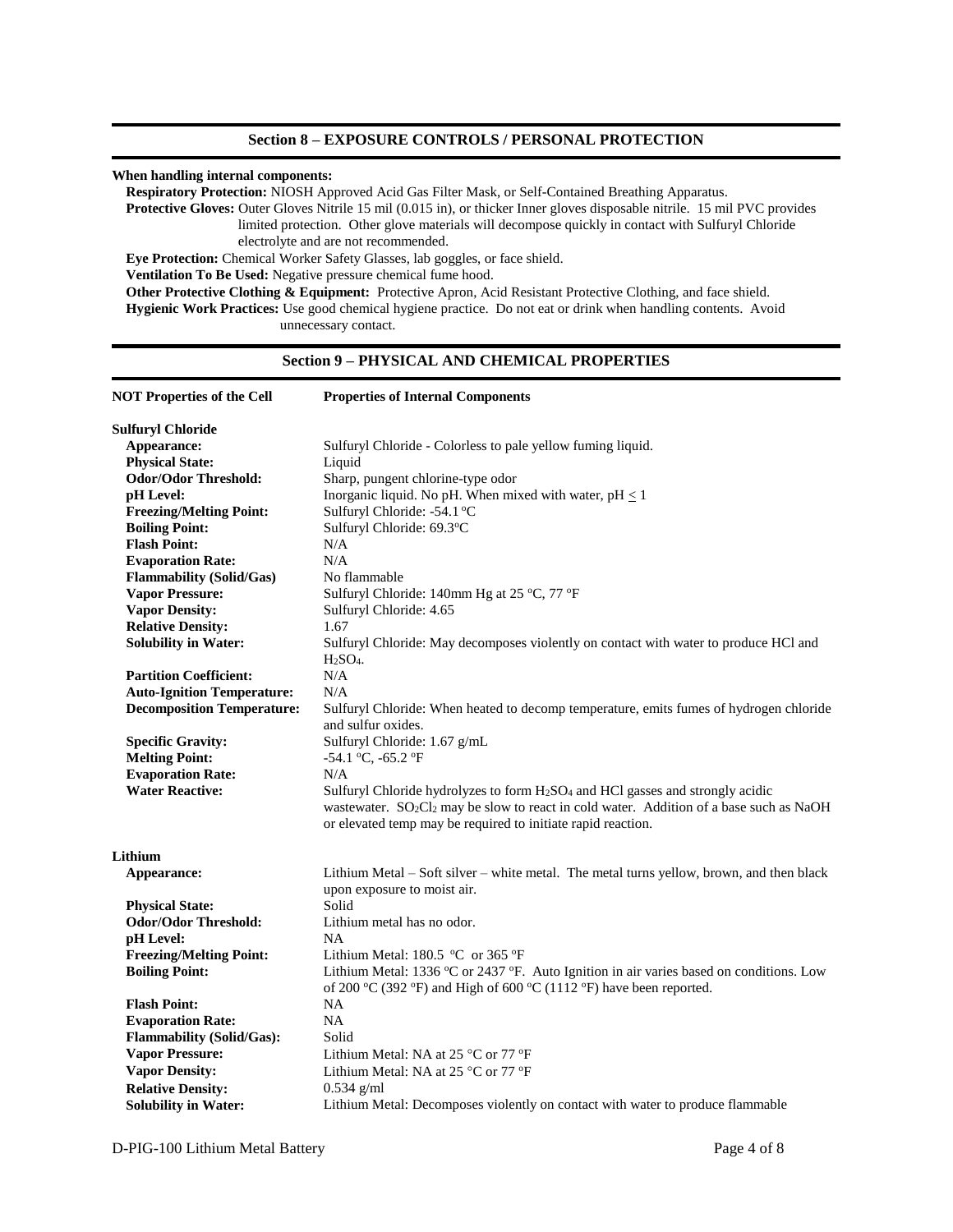|                                   | hydrogen gas. Lithium may also ignite as a result of water contact.                  |
|-----------------------------------|--------------------------------------------------------------------------------------|
| <b>Partition Coefficient:</b>     | 100% Aqueous & Basic Lithium Hydroxide (LiOH).                                       |
| <b>Auto-Ignition Temperature:</b> | 200 °C, 392 °F to 600 °C, 1112 °F                                                    |
| <b>Decomposition Temperature:</b> | NА                                                                                   |
| <b>Specific Gravity:</b>          | Lithium Metal: $0.543$ g / mL                                                        |
| <b>Water Reactive:</b>            | Lithium Metal Reacts with water to form hydrogen gas, caustic Lithium Hydroxide, and |
|                                   | basic wastewater.                                                                    |

# **Section 10 – STABILITY & REACTIVITY**

# **Stability:** Stable

**Conditions to Avoid:** Temperatures in excess of 100 °C, 212 °F. High humidity for extended periods. Do not expose inner materials to water, flame or excessive heat.

**Incompatibility:** N/A

**Hazardous Decomposition Products:** Sulfur Dioxide (g), Hydrogen Chloride (g).

**Hazardous Polymerization:** Will not occur.

**Other:** N/A

# **Section 11 – TOXICOLOGICAL INFORMATION**

| $LC_{50}$ (Inhalation):             | 59 - 242 ppm (rat 1-hr)               |
|-------------------------------------|---------------------------------------|
| $LD50$ :                            | N/A                                   |
| <b>Eye Effects:</b>                 | Corrosive                             |
| <b>Skin Effects:</b>                | Corrosive                             |
|                                     |                                       |
|                                     |                                       |
| $LD50$ Oral:                        | 380 mg / kg (Rat)                     |
| <b>LD<sub>50</sub></b> Dermal:      | $2 g/kg$ (Rabbit)                     |
| <b>Eye Effects:</b>                 | Corrosive                             |
| <b>Other Effects:</b>               | Corrosive                             |
| <b>LCL</b> <sub>0</sub> Inhalation: | $316$ mg / m <sup>3</sup> / 3 h (Rat) |
| LD <sub>50</sub> Intravenous:       | $47 \text{ mg} / \text{Kg}$ (Rat)     |
| <b>Eye Effects:</b>                 | Corrosive                             |
| <b>Other Effects:</b>               | Corrosive                             |
| $LD_{50}$ Oral:                     | $380 \text{ mg}$ / kg (Rat)           |
|                                     |                                       |

# **Section 12 – ECOLOGICAL INFORMATION**

**Aquatic Toxicity:** Do not let internal components enter marine environments. Avoid releases into waterways,

| was tewater or groundwater.           |                                        |
|---------------------------------------|----------------------------------------|
| <b>Bioaccumulative potential:</b>     | None.                                  |
| <b>Mobility in soil:</b>              | Unknown                                |
| <b>Persistence and degradability:</b> | Degrades to non-hazardous components.) |

# **Section 13 – DISPOSAL CONSIDERATIONS**

**Proper Shipping Name:** Waste Lithium Metal Batteries **UN Number:** 3090 **Hazard Classification: Class 9 (Misc.) Packing Group:** II **Labels Required:** MISCELLANEOUS Hazard Class 9, HAZARDOUS WASTE **Waste Disposal Code:** D003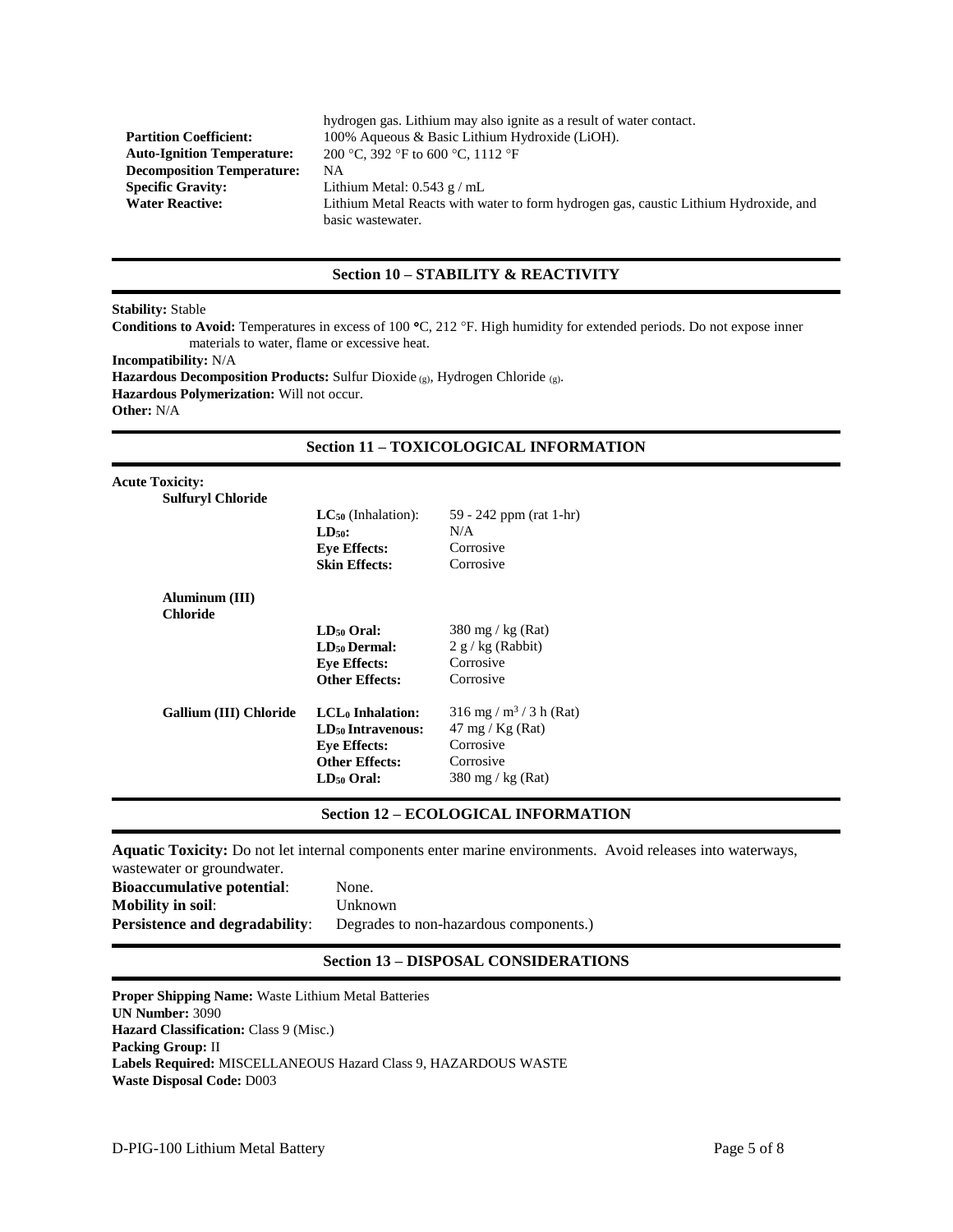**Waste Management:** Vitzrocell Cells may be managed as universal waste, confirm with your local, state, or provincial regulators.

**Other:** All lithium sulfuryl chloride batteries should be disposed of by a certified hazardous waste disposal facility. Contact Vitzrocell Technologies for recommended disposal facilities.

# **Section 14 – TRANSPORT INFORMATION**

#### **US DOT (per CFR 172.101) and IATA/ICAO**

**UN Testing Procedure**: UN Manual of Test and Criteria Chapter 38.3 Revision 4.0 – This product has been properly tested to ensure product is safe for all means of transport.

**Proper Shipping Name Per IATA:** Lithium Metal Batteries.

#### **UN Number:** UN 3090

**Hazard Classification:** Class 9 (Misc.) – See IATA 7.4.8 label specifications

# **Packing Group:** II

Packing Instructions: IATA 968, 969, and 970 - To ensure safe transport, it is highly recommended all personnel involved with the packaging, marking, labeling and shipping of this material review these specific packaging procedures to reduce the possibility for an incident to occur while product is in transport. The repercussions of a Lithium Battery incident while in transport could be severe.

**Labels Required:** MISCELLANEOUS HAZARD CLASS 9 with tab to indicate proper shipping name and UN number (Lithium Metal Battery, UN 3090).

#### **Other Label Requirements:**

- 1. CARGO AIRCRAFT ONLY This label is required if operator or state regulations specify quantity of material exceeds or is deemed unacceptable for transport via passenger aircraft
- 2. Primary Lithium Batteries As required by the US DOT, an addition label using the design specifications listed in CFR 49 Part 173.185.b.5 must be applied to each shipping container to identify product as Primary Lithium Batteries.
- 3. Caution Label As required by IATA regulations, a caution label MUST be applied to each package identifying the enclosed product (Lithium Batteries) and the special procedure to be followed in the event that the package is damaged

**Emergency Services:** All shipments of hazardous materials MUST include a 24/7 contact number for use in the event of an emergency.

#### **Hazardous Materials Transport Instructional Materials:**

- 4. All personal who will package, label, mark and ship hazardous materials MUST be correctly trained with the below material in order to legally and safety transport hazardous materials.
- 5. IATA Dangerous Goods Regulations Most recent edition available. This document will provide the clearest understanding of handling hazardous materials shipping procedures, and is a MUST if your company will transport hazardous material via AIR.
- 6. USDOT CFR 49 Parts 100 185 covers all methods of hazardous material transport with the USA.
- 7. Additional research may be required due to specific procedures required by individual operators (carriers) and states (Countries).

# **Section 15 – REGULATORY INFORMATION**

**OSHA Status:** The internal component (sulfuryl chloride) is hazardous under the criteria of the Federal OSHA Hazard Communication Standard 29 CFR 1920.1200.

# **Section 16 – OTHER INFORMATION**

#### **Lithium Battery Safety**

With proper use and handling, lithium batteries have demonstrated an excellent safety record. The success and wide use of lithium batteries is partially due to the fact that they contain more energy per unit weight than conventional batteries. However, the same properties that result in a high energy density also contribute to potential hazards if the energy is released at a fastuncontrolled rate. In recognition of the high-energy content of lithium systems, safety has been incorporated into the design and manufacture of all Vitzrocell cells and batteries. However, abuse or mishandling of lithium batteries can result in hazardous conditions. The information provided here is intended to give users some guidelines to safe handling and use of lithium batteries.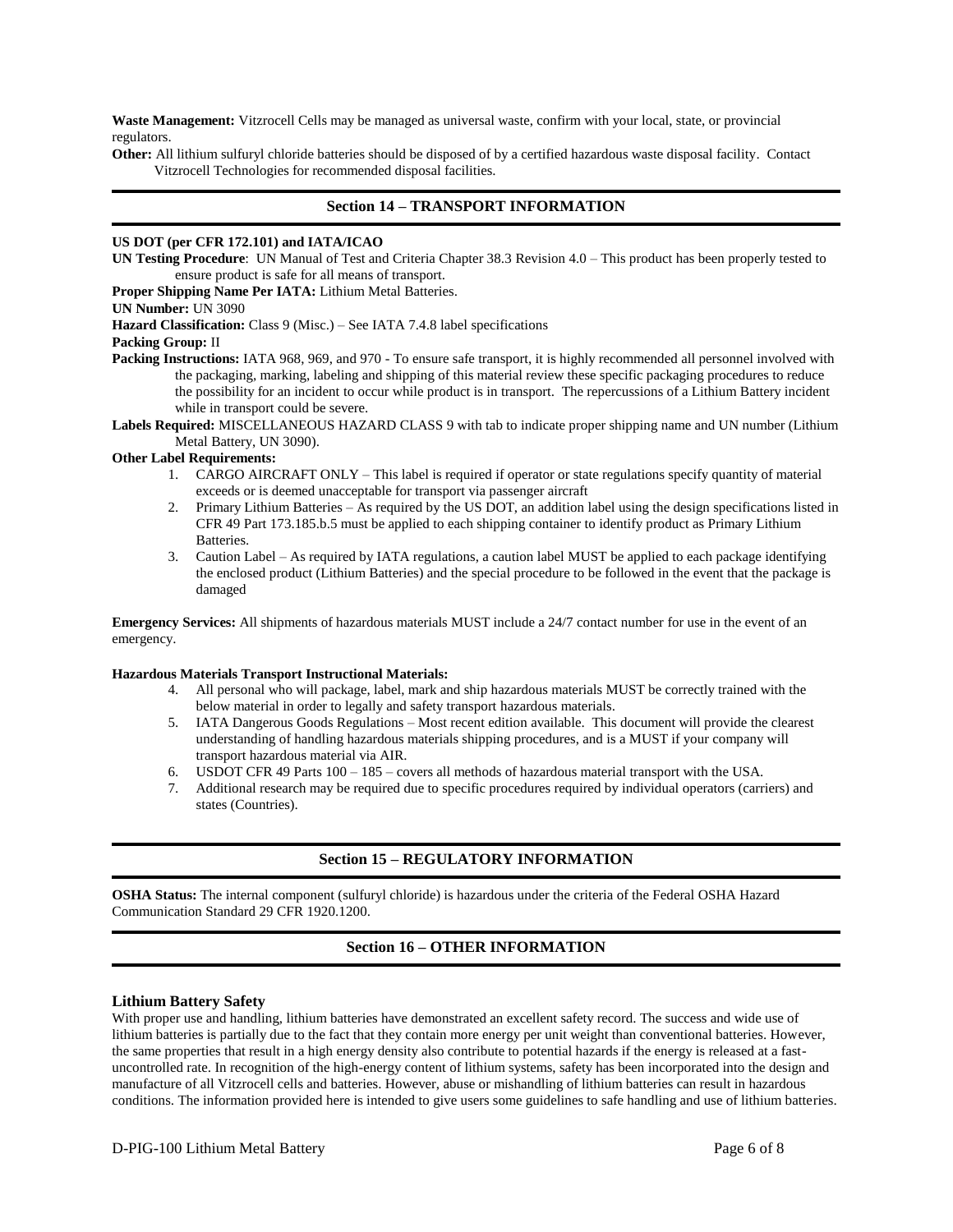# **Battery Abuse**

In general, the conditions that cause damage to cells and batteries that jeopardize safety are: summarized on the label of each battery. These conditions include:

- Exposure to External Heat Sources
- Short Circuit
- Charging
- Forced Over discharge
- Excessive heating or incineration
- Crush, puncture or disassembly
- Very rough handling or high shock and vibration could also result in cell damage.

#### **Battery Handling and Inspection Guidelines**

The most frequent forms of cell abuse can easily be identified and controlled in the workplace. It is our experience that inadvertent short circuits are one of the largest single causes of field failures. Problems associated with shorting as well as other hazardous conditions can be greatly reduced by observing the following guidelines:

- Cover all metal work surfaces with an insulating material.
- The work area should be clean and free of sharp objects that could puncture the insulating sleeve on each battery.
- Never remove the shrink-wrap from a cell or battery pack.
- All persons handling cells should remove jewelry items such as rings, wristwatches, pendants, etc., that could come in contact with the battery terminals.
- If batteries are removed from their original packages for inspection, they should be neatly arranged to preclude shorting.
- Batteries should be transported in plastic trays set on pushcarts. This will reduce the chances of batteries being dropped on the floor, causing physical damage.
- All inspection tools (calipers, rulers, etc.) should be made from non-conductive materials, or covered with a nonconductive tape.
- Batteries should be inspected for physical damage. Batteries with dented cases or terminal caps should be inspected for electrolyte leakage. Electrolyte leaks typically have a sharp chlorine and/or sulfur odor, and leaking areas may form white/yellow crystals or solids. If any are noted, the battery should be disposed of in the proper manner.

#### **Battery Storage**

Batteries should be stored in their original containers. Store batteries in a well ventilated, cool, dry area. Store batteries in an isolated area, away from combustible materials. Never stack heavy objects on top of boxes containing lithium batteries to preclude crushing or puncturing the battery case.

#### **Handling During Product Assembly**

All personnel handling batteries should wear appropriate protective equipment such as safety glasses.

- Do not solder wires or tabs directly to the battery. Only solder to the leads welded to the cell by the manufacturer.
- Never touch a cell case directly with a hot soldering iron. Heat sinks should be used when soldering to the tabs, and contact with the solder tabs should be limited to a few seconds.
- Cells should not be forced into (or out of) battery holders or housings. This could deform the cell causing an internal short circuit, or fracturing the glass to metal hermetic seal, causing an electrolyte leak.
- All ovens or environmental chambers used for testing cells or batteries should be equipped with an independent overtemperature controller to protect against excessive heat. Heating batteries is dangerous, and can result in cell explosions or leaks.
- Only precision convection ovens should be used for cell testing. Lesser ovens may exhibit uneven heating and hot spots that can exceed the rated temperature of the battery.
- Cell and Battery testing ovens must be isolated from personnel. Strong barriers must be in place separating batteries from personnel. No persons should be in vicinity of batteries being tested while under heat. There is a possibility of an explosion due to the potential for unreliability, imprecision, and possibly failure of most commercially available heating devices. DEATH or SERIOUS INJURY may result from an explosion of batteries.
- Do not connect cells or batteries of different chemistries together.
- Do not connect cells or batteries of different sizes together.
- Do not connect old and new cells and batteries together.

Although we have provided a general overview of lithium battery safety and handling, we urge you to call us with any questions. Our technical services staff will be pleased to assist you with your questions. **VitzrocellUSA, Inc. +1-832-850-7095**